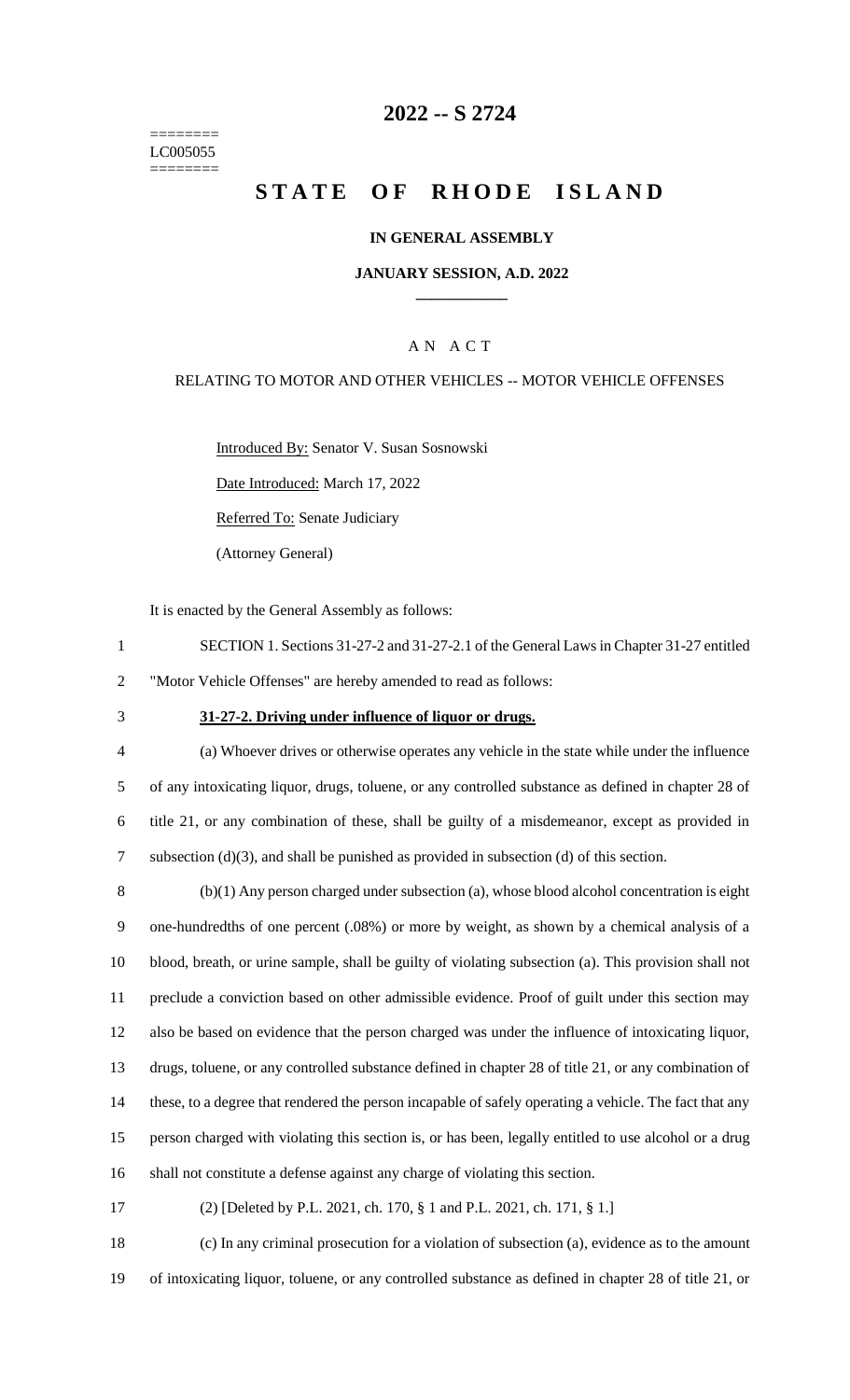any combination of these, in the defendant's blood at the time alleged as shown by a chemical analysis of the defendant's breath, blood, or urine or other bodily substance, shall be admissible and competent, provided that evidence is presented that the following conditions have been complied with:

 (1) The defendant has consented to the taking of the test upon which the analysis is made. Evidence that the defendant had refused to submit to the test shall not be admissible unless the defendant elects to testify.

 (2) A true copy of the report of the test result was hand delivered at the location of the test or mailed within seventy-two (72) hours of the taking of the test to the person submitting to a breath test.

 (3) Any person submitting to a chemical test of blood, urine, or other body fluids shall have a true copy of the report of the test result mailed to him or her within thirty (30) days following the taking of the test.

 (4) The test was performed according to methods and with equipment approved by the director of the department of health of the state of Rhode Island and by an authorized individual.

 (5) Equipment used for the conduct of the tests by means of breath analysis had been tested for accuracy within thirty (30) days preceding the test by personnel qualified as hereinbefore provided, and breathalyzer operators shall be qualified and certified by the department of health within three hundred sixty-five (365) days of the test.

 (6) The person arrested and charged with operating a motor vehicle while under the influence of intoxicating liquor, toluene, or any controlled substance as defined in chapter 28 of title 21 or any combination of these in violation of subsection (a), was afforded the opportunity to have an additional chemical test. The officer arresting or so charging the person shall have informed the person of this right and afforded him or her a reasonable opportunity to exercise this right, and a notation to this effect is made in the official records of the case in the police department. Refusal to permit an additional chemical test shall render incompetent and inadmissible in evidence the original report.

28 (d)(1) (i) Every person found to have violated subsection (b)(1) shall be sentenced as follows: for a first violation whose blood alcohol concentration is eight one-hundredths of one percent (.08%), but less than one-tenth of one percent (.1%), by weight, or who has a blood presence of any scheduled controlled substance as defined in chapter 28 of title 21, shall be subject to a fine of not less than one hundred dollars (\$100), nor more than three hundred dollars (\$300); shall be required to perform ten (10) to sixty (60) hours of public community restitution, and/or shall be imprisoned for up to one year. The sentence may be served in any unit of the adult correctional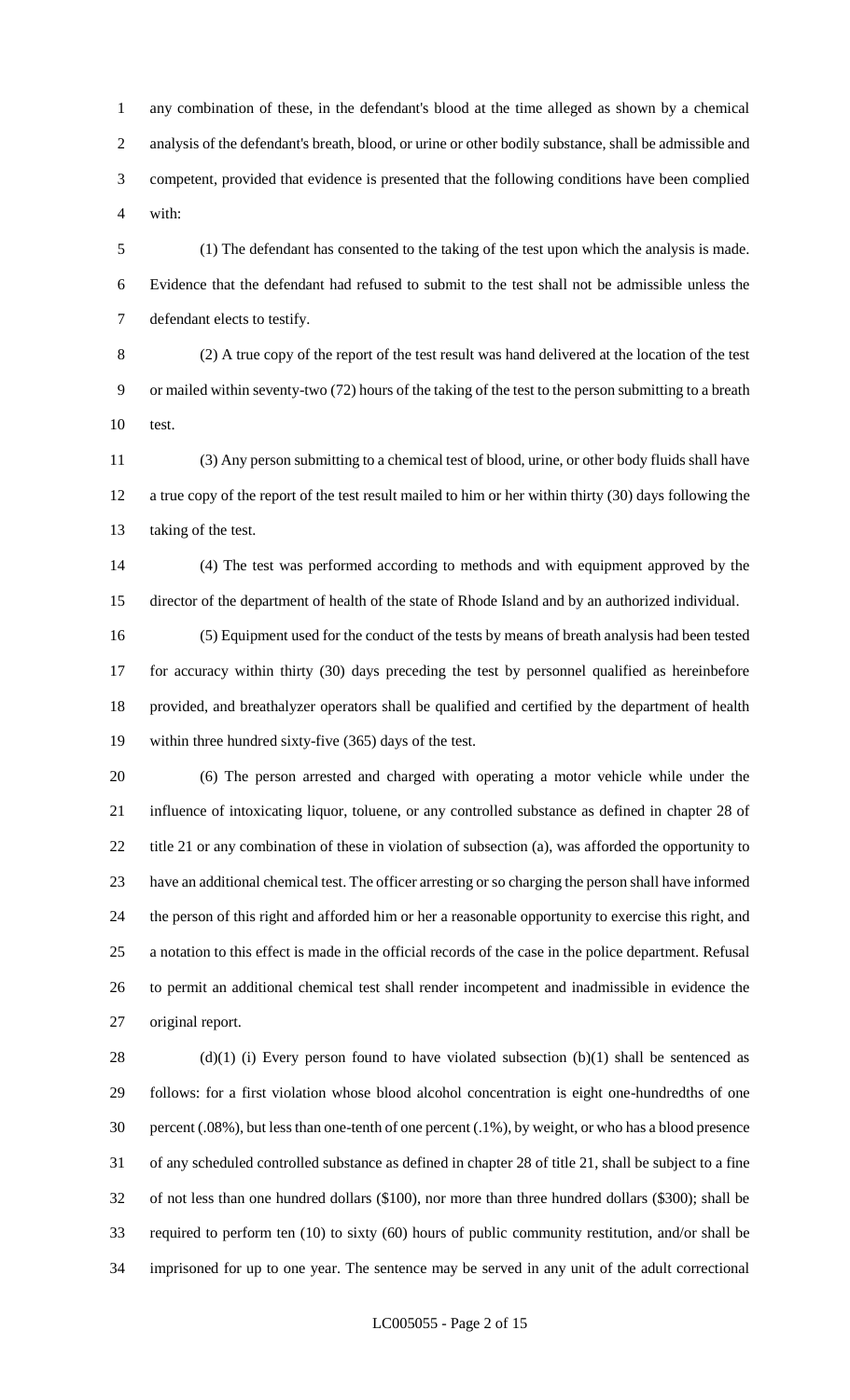institutions in the discretion of the sentencing judge and/or shall be required to attend a special course on driving while intoxicated or under the influence of a controlled substance; provided, however, that the court may permit a servicemember or veteran to complete any court-approved counseling program administered or approved by the Veterans' Administration, and his or her driver's license shall be suspended for thirty (30) days up to one hundred eighty (180) days. The sentencing judge or magistrate may prohibit that person from operating a motor vehicle, pursuant to subsection (d)(9) or (d)(10) of this section, that is not equipped with an ignition interlock system and/or blood and urine testing as provided in § 31-27-2.8.

 (ii) Every person convicted of a first violation whose blood alcohol concentration is one- tenth of one percent (.1%) by weight or above, but less than fifteen hundredths of one percent (.15%), or whose blood alcohol concentration is unknown, shall be subject to a fine of not less than one hundred (\$100) dollars, nor more than four hundred dollars (\$400), and shall be required to 13 perform ten (10) to sixty (60) hours of public community restitution and/or shall be imprisoned for up to one year. The sentence may be served in any unit of the adult correctional institutions in the discretion of the sentencing judge. The person's driving license shall be suspended for a period of 16 three (3) months to twelve (12) months. The sentencing judge shall require attendance at a special course on driving while intoxicated or under the influence of a controlled substance and/or alcoholic or drug treatment for the individual; provided, however, that the court may permit a servicemember or veteran to complete any court-approved counseling program administered or approved by the Veterans' Administration. The sentencing judge or magistrate may prohibit that person from operating a motor vehicle that is not equipped with an ignition interlock system as provided in § 31-27-2.8.

 (iii) Every person convicted of a first offense whose blood alcohol concentration is fifteen hundredths of one percent (.15%) or above, or who is under the influence of a drug, toluene, or any controlled substance as defined in subsection (b)(1), shall be subject to a fine of five hundred dollars (\$500) and shall be required to perform twenty (20) to sixty (60) hours of public community restitution and/or shall be imprisoned for up to one year. The sentence may be served in any unit of the adult correctional institutions in the discretion of the sentencing judge. The person's driving license shall be suspended for a period of three (3) months to eighteen (18) months. The sentencing judge shall require attendance at a special course on driving while intoxicated or under the influence of a controlled substance and/or alcohol or drug treatment for the individual; provided, however, that the court may permit a servicemember or veteran to complete any court-approved counseling program administered or approved by the Veterans' Administration. The sentencing judge or magistrate shall prohibit that person from operating a motor vehicle, pursuant to subsection (d)(9)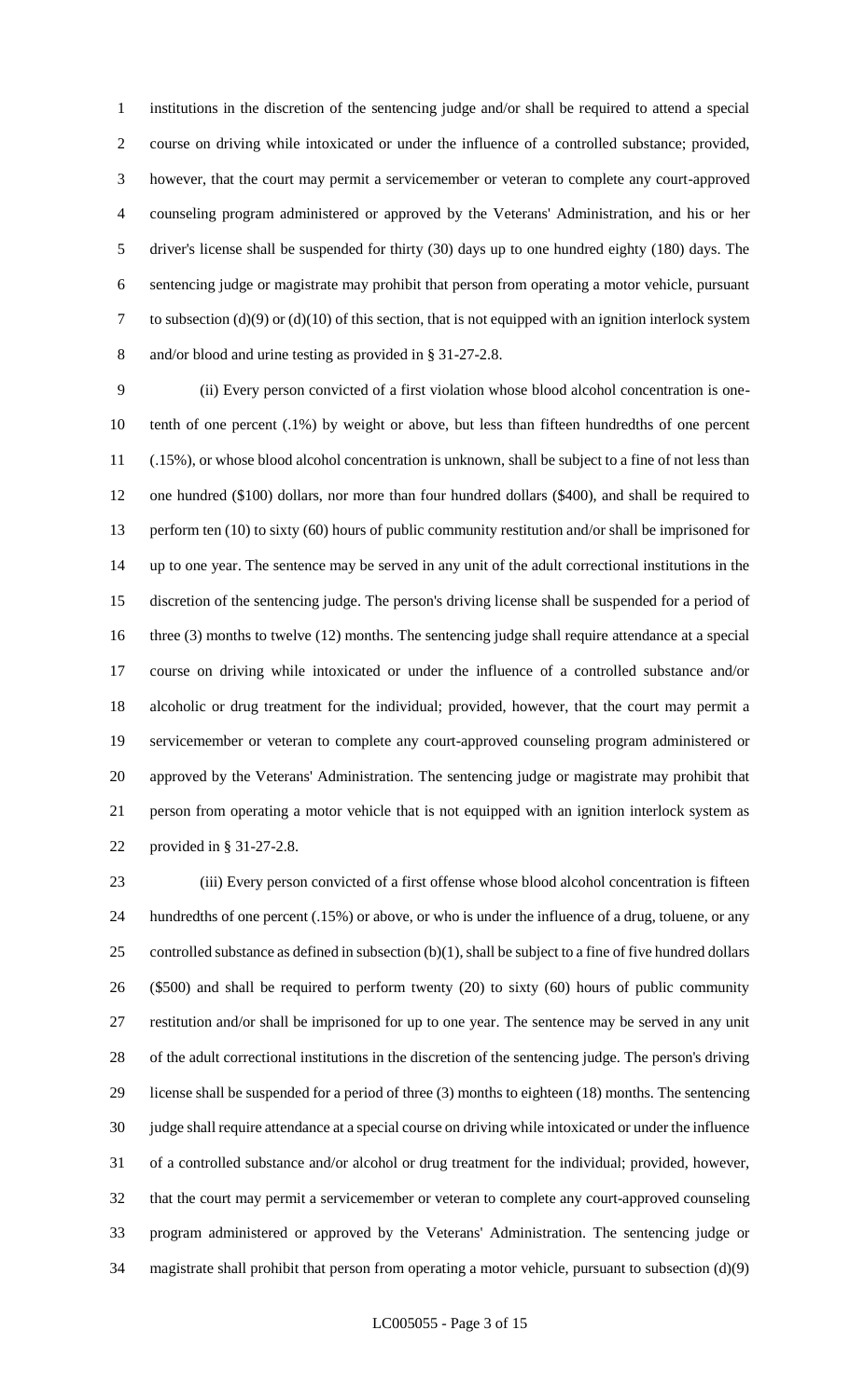1 or (d)(10) of this section, that is not equipped with an ignition interlock system and/or blood and urine testing as provided in § 31-27-2.8.

 (2)(i) Every person convicted of a second violation within a five-year (5) period with a blood alcohol concentration of eight one-hundredths of one percent (.08%) or above, but less than fifteen hundredths of one percent (.15%), or whose blood alcohol concentration is unknown, or who has a blood presence of any controlled substance as defined in chapter 28 of title 21, and every person convicted of a second violation within a five-year (5) period, regardless of whether the prior violation and subsequent conviction was a violation and subsequent conviction under this statute or under the driving under the influence of liquor or drugs statute of any other state, shall be subject to a mandatory fine of four hundred dollars (\$400). The person's driving license shall be suspended 11 for a period of one year to two (2) years, and the individual shall be sentenced to not less than ten (10) days, nor more than one year, in jail. The sentence may be served in any unit of the adult correctional institutions in the discretion of the sentencing judge; however, not less than forty-eight (48) hours of imprisonment shall be served consecutively. The sentencing judge shall require alcohol or drug treatment for the individual; provided, however, that the court may permit a servicemember or veteran to complete any court-approved counseling program administered or approved by the Veterans' Administration and shall prohibit that person from operating a motor 18 vehicle, pursuant to subsection (d)(9) or (d)(10) of this section, that is not equipped with an ignition interlock system and/or blood and urine testing as provided in § 31-27-2.8.

 (ii) Every person convicted of a second violation within a five-year (5) period whose blood alcohol concentration is fifteen hundredths of one percent (.15%) or above, by weight as shown by a chemical analysis of a blood, breath, or urine sample, or who is under the influence of a drug, toluene, or any controlled substance as defined in subsection (b)(1), shall be subject to mandatory imprisonment of not less than six (6) months, nor more than one year; a mandatory fine of not less than one thousand dollars (\$1,000); and a mandatory license suspension for a period of two (2) years from the date of completion of the sentence imposed under this subsection. The sentencing judge shall require alcohol or drug treatment for the individual; provided, however, that the court may permit a servicemember or veteran to complete any court approved counseling program administered or approved by the Veterans' Administration. The sentencing judge or magistrate shall 30 prohibit that person from operating a motor vehicle, pursuant to subsection  $(d)(9)$  or  $(d)(10)$  of this section, that is not equipped with an ignition interlock system and/or blood and urine testing as provided in § 31-27-2.8.

33 (3)(i) Every person convicted of a third or subsequent violation within a  $f^2$  subsequent violation within a  $f^2$  subsequent violation within a  $f^2$  subsequent violation within a  $f^2$  subsequent violation within a 34 year (10) period with a blood alcohol concentration of eight one-hundredths of one percent (.08%)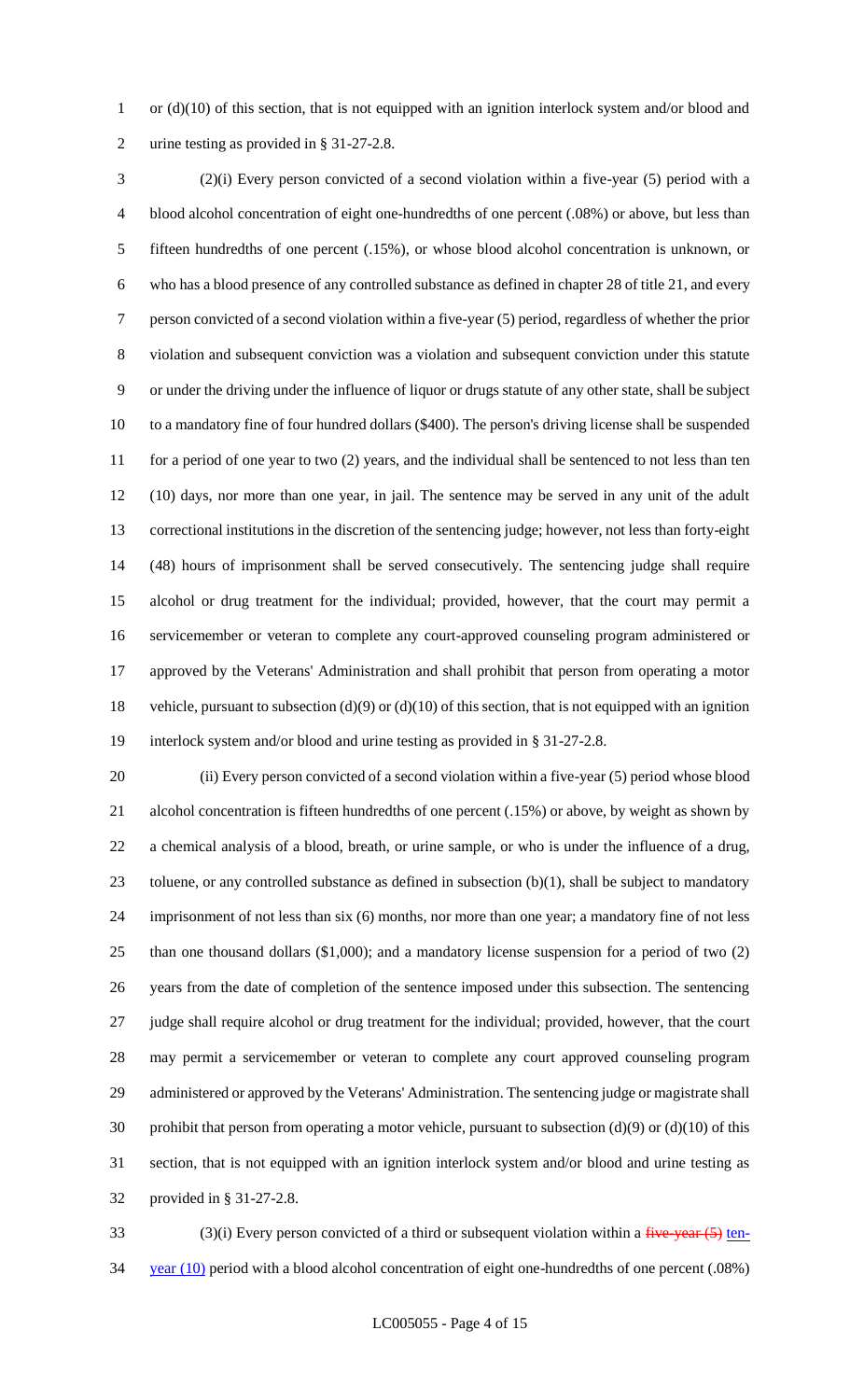or above, but less than fifteen hundredths of one percent (.15%), or whose blood alcohol concentration is unknown or who has a blood presence of any scheduled controlled substance as defined in chapter 28 of title 21, regardless of whether any prior violation and subsequent conviction was a violation and subsequent conviction under this statute or under the driving under the influence of liquor or drugs statute of any other state, shall be guilty of a felony and be subject to a mandatory fine of four hundred (\$400) dollars. The person's driving license shall be suspended for a period of two (2) years to three (3) years, and the individual shall be sentenced to not less than one year and not more than three (3) years in jail. The sentence may be served in any unit of the adult correctional institutions in the discretion of the sentencing judge; however, not less than forty- eight (48) hours of imprisonment shall be served consecutively. The sentencing judge shall require alcohol or drug treatment for the individual; provided, however, that the court may permit a servicemember or veteran to complete any court-approved counseling program administered or approved by the Veterans' Administration, and shall prohibit that person from operating a motor vehicle, pursuant to subsection (d)(9) or (d)(10) of this section, that is not equipped with an ignition interlock system and/or blood and urine testing as provided in § 31-27-2.8.

 (ii) Every person convicted of a third or subsequent violation within a ten-year (10) period whose blood alcohol concentration is fifteen hundredths of one percent (.15%) above by weight as shown by a chemical analysis of a blood, breath, or urine sample, or who is under the influence of a drug, toluene, or any controlled substance as defined in subsection (b)(1), shall be subject to mandatory imprisonment of not less than three (3) years, nor more than five (5) years; a mandatory fine of not less than one thousand dollars (\$1,000), nor more than five thousand dollars (\$5,000); and a mandatory license suspension for a period of three (3) years from the date of completion of the sentence imposed under this subsection. The sentencing judge shall require alcohol or drug treatment for the individual. The sentencing judge or magistrate shall prohibit that person from 25 operating a motor vehicle, pursuant to subsection  $(d)(9)$  or  $(d)(10)$  of this section, that is not equipped with an ignition interlock system and/or blood and urine testing as provided in § 31-27- 2.8.

 (iii) In addition to the foregoing penalties, every person convicted of a third or subsequent 29 violation within a  $\frac{f}{f}$  vear  $(5)$  ten-year  $(10)$  period, regardless of whether any prior violation and subsequent conviction was a violation and subsequent conviction under this statute or under the driving under the influence of liquor or drugs statute of any other state, shall be subject, in the discretion of the sentencing judge, to having the vehicle owned and operated by the violator seized and sold by the state of Rhode Island, with all funds obtained by the sale to be transferred to the general fund.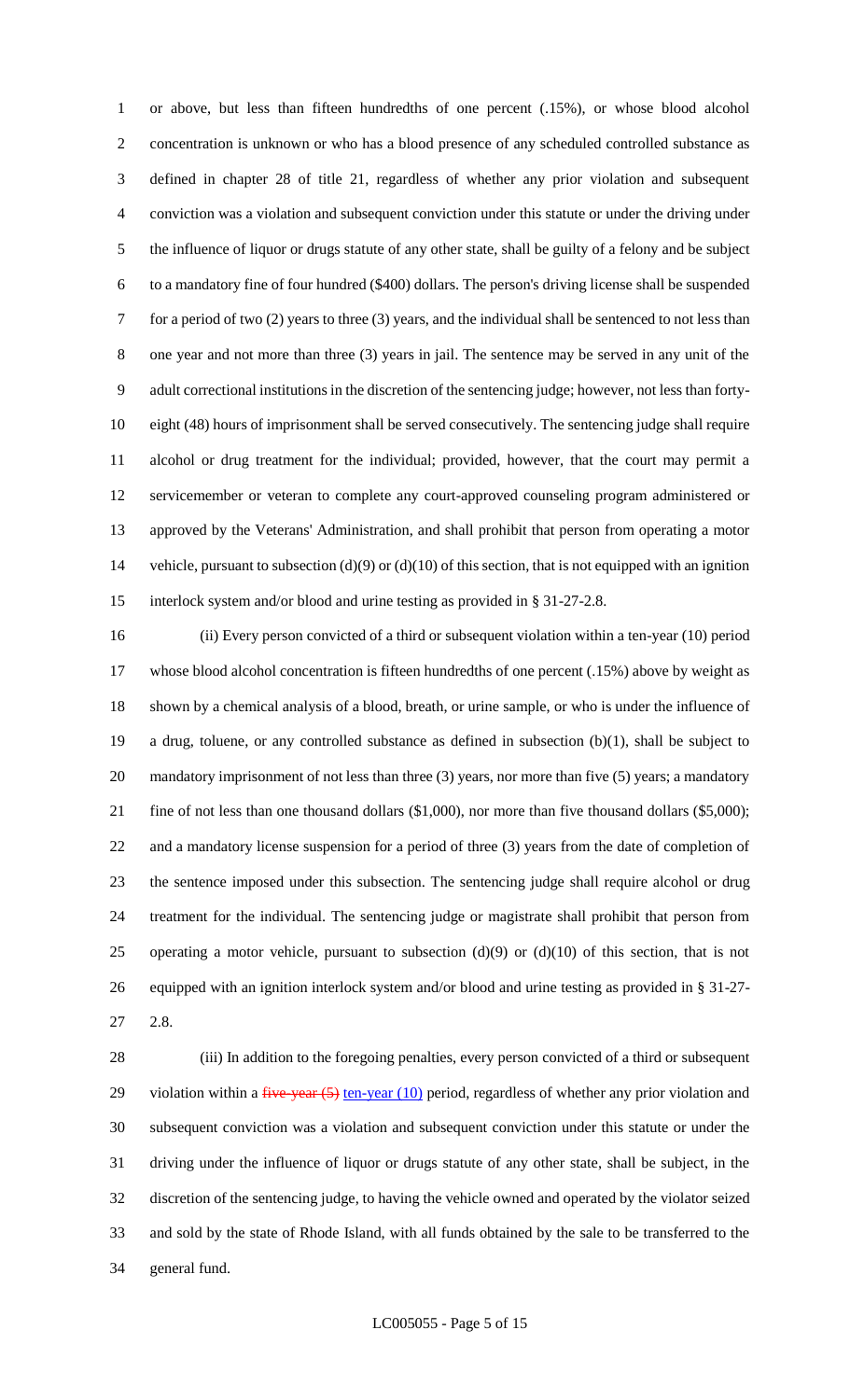(4) Whoever drives or otherwise operates any vehicle in the state while under the influence of any intoxicating liquor, drugs, toluene, or any controlled substance as defined in chapter 28 of title 21, or any combination of these, when his or her license to operate is suspended, revoked, or cancelled for operating under the influence of a narcotic drug or intoxicating liquor, shall be guilty of a felony punishable by imprisonment for not more than three (3) years and by a fine of not more than three thousand dollars (\$3,000). The court shall require alcohol and/or drug treatment for the individual; provided, the penalties provided for in this subsection (d)(4) shall not apply to an individual who has surrendered his or her license and served the court-ordered period of suspension, but who, for any reason, has not had his or her license reinstated after the period of suspension, revocation, or suspension has expired; provided, further, the individual shall be subject to the provisions of subsection (d)(2)(i), (d)(2)(ii), (d)(3)(i), (d)(3)(ii), or (d)(3)(iii) regarding subsequent offenses, and any other applicable provision of this section.

 (5)(i) For purposes of determining the period of license suspension, a prior violation shall constitute any charge brought and sustained under the provisions of this section or § 31-27-2.1.

 (ii) Any person over the age of eighteen (18) who is convicted under this section for operating a motor vehicle while under the influence of alcohol, other drugs, or a combination of these, while a child under the age of thirteen (13) years was present as a passenger in the motor vehicle when the offense was committed shall be subject to immediate license suspension pending prosecution. Any person convicted of violating this section shall be guilty of a misdemeanor for a first offense and may be sentenced to a term of imprisonment of not more than one year and a fine not to exceed one thousand dollars (\$1,000). Any person convicted of a second or subsequent offense shall be guilty of a felony offense and may be sentenced to a term of imprisonment of not more than five (5) years and a fine not to exceed five thousand dollars (\$5,000). The sentencing judge shall also order a license suspension of up to two (2) years, require attendance at a special course on driving while intoxicated or under the influence of a controlled substance, and alcohol or drug education and/or treatment. The individual may also be required to pay a highway assessment fee of no more than five hundred dollars (\$500) and the assessment shall be deposited in the general fund.

 (6)(i) Any person convicted of a violation under this section shall pay a highway assessment fine of five hundred dollars (\$500) that shall be deposited into the general fund. The assessment provided for by this subsection shall be collected from a violator before any other fines authorized by this section.

 (ii) Any person convicted of a violation under this section shall be assessed a fee of eighty-six dollars (\$86).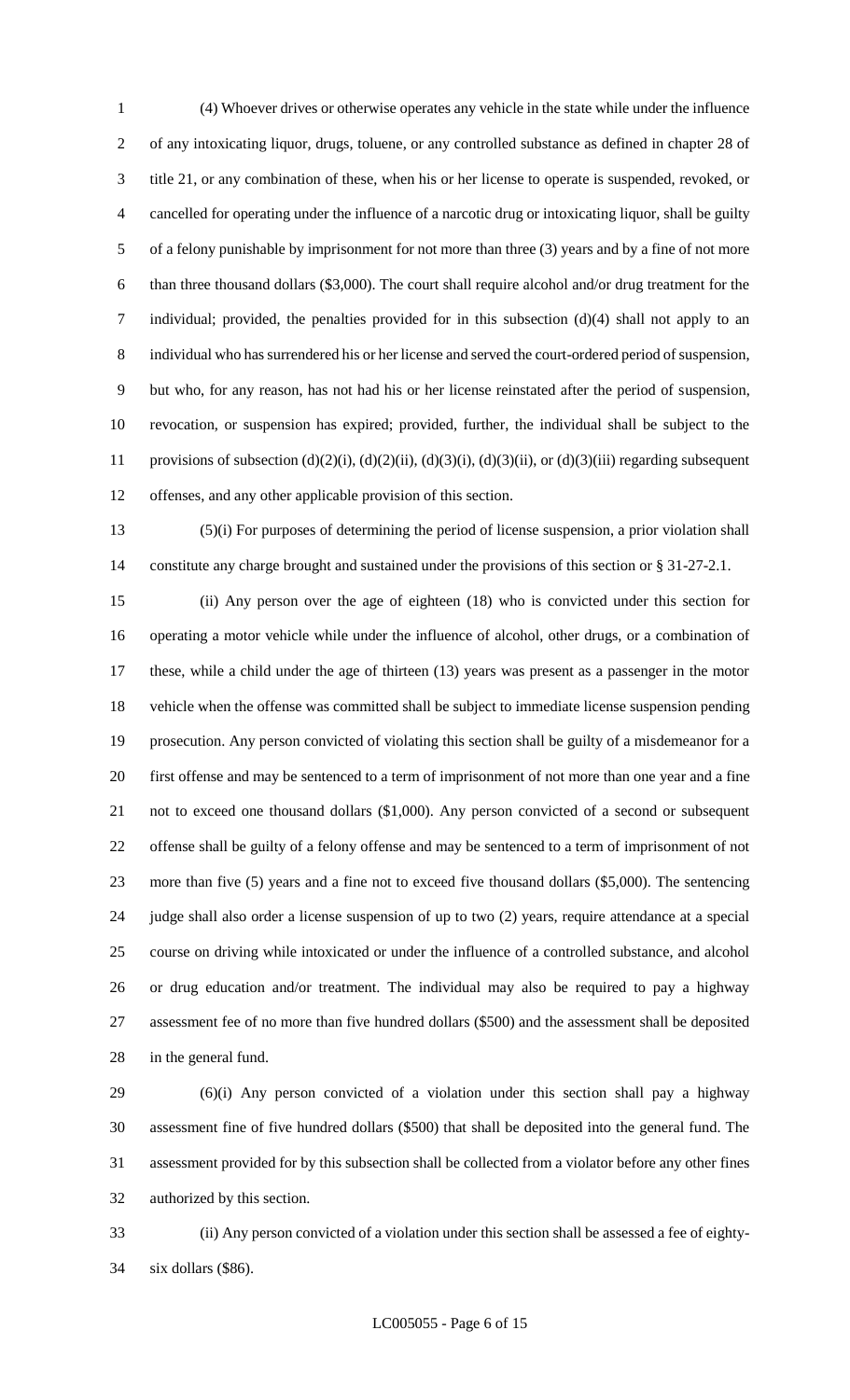(7)(i) If the person convicted of violating this section is under the age of eighteen (18) years, for the first violation he or she shall be required to perform ten (10) to sixty (60) hours of public community restitution and the juvenile's driving license shall be suspended for a period of six (6) months, and may be suspended for a period up to eighteen (18) months. The sentencing judge shall also require attendance at a special course on driving while intoxicated or under the influence of a controlled substance and alcohol or drug education and/or treatment for the juvenile. The juvenile may also be required to pay a highway assessment fine of no more than five hundred dollars (\$500) and the assessment imposed shall be deposited into the general fund.

 (ii) If the person convicted of violating this section is under the age of eighteen (18) years, for a second or subsequent violation regardless of whether any prior violation and subsequent conviction was a violation and subsequent conviction under this statute or under the driving under the influence of liquor or drugs statute of any other state, he or she shall be subject to a mandatory suspension of his or her driving license until such time as he or she is twenty-one (21) years of age and may, in the discretion of the sentencing judge, also be sentenced to the Rhode Island training school for a period of not more than one year and/or a fine of not more than five hundred dollars (\$500).

 (8) Any person convicted of a violation under this section may undergo a clinical assessment at the community college of Rhode Island's center for workforce and community education. Should this clinical assessment determine problems of alcohol, drug abuse, or psychological problems associated with alcoholic or drug abuse, this person shall be referred to an appropriate facility, licensed or approved by the department of behavioral healthcare, developmental disabilities and hospitals, for treatment placement, case management, and monitoring. In the case of a servicemember or veteran, the court may order that the person be evaluated through the Veterans' Administration. Should the clinical assessment determine problems of alcohol, drug abuse, or psychological problems associated with alcohol or drug abuse, the person may have their treatment, case management, and monitoring administered or approved by the Veterans' Administration.

 (9) Notwithstanding any other sentencing and disposition provisions contained in this chapter, if the judge or magistrate makes a finding beyond a reasonable doubt that a motorist was operating a vehicle in the state while under the influence of drugs, toluene, or any controlled substance as evidenced by the presence of controlled substances on or about the person or vehicle, or other reliable indicia or articulable conditions thereof, but not intoxicating liquor based on a preliminary breath test, results from a breathalyzer that indicates no blood alcohol concentration, or both, the judge or magistrate may exercise his or her discretion and eliminate the requirement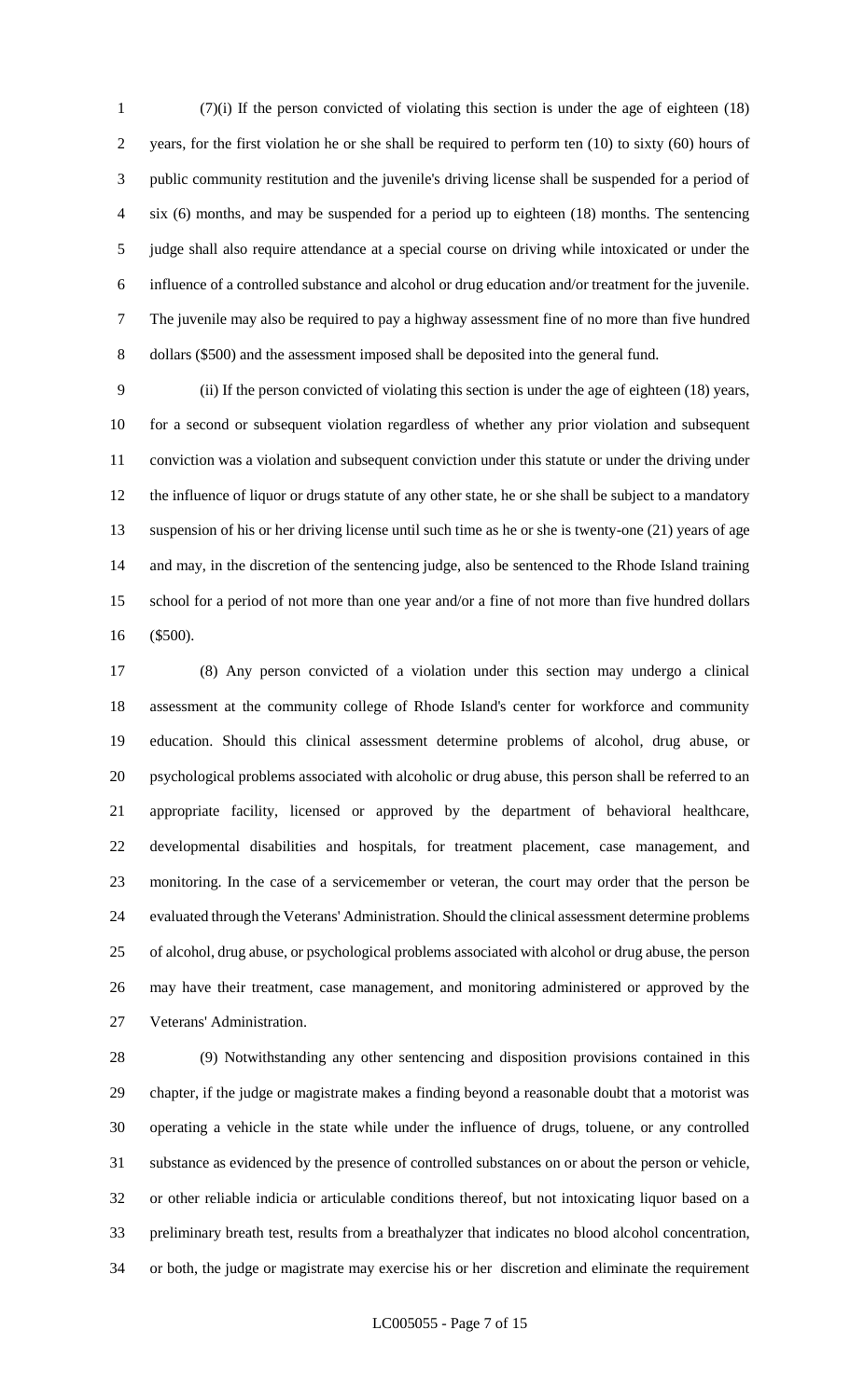of an ignition interlock system; provided, that blood and/or urine testing is mandated as a condition to operating a motor vehicle as provided in § 31-27-2.8.

 (10) Notwithstanding any other sentencing and disposition provisions contained in this chapter, if the judge or magistrate makes a finding beyond a reasonable doubt that a motorist was operating a vehicle in the state while under the influence of drugs, toluene, or any controlled substance as evidenced by the presence of controlled substances on or about the person or vehicle, or other reliable indicia or articulable conditions thereof and intoxicating liquor based on a preliminary breath test, results from a breathalyzer that indicates blood alcohol concentration, or both, the judge or magistrate may require an ignition interlock system in addition to blood and/or urine testing as a condition to operating a motor vehicle as provided in § 31-27-2.8.

 (e) Percent by weight of alcohol in the blood shall be based upon milligrams of alcohol per 12 one hundred cubic centimeters (100 cc) of blood.

 (f)(1) There is established an alcohol and drug safety unit within the division of motor vehicles to administer an alcohol safety action program. The program shall provide for placement and follow-up for persons who are required to pay the highway safety assessment. The alcohol and drug safety action program will be administered in conjunction with alcohol and drug programs licensed by the department of behavioral healthcare, developmental disabilities and hospitals.

 (2) Persons convicted under the provisions of this chapter shall be required to attend a special course on driving while intoxicated or under the influence of a controlled substance, and/or participate in an alcohol or drug treatment program; provided, however, that the court may permit a servicemember or veteran to complete any court-approved counseling program administered or approved by the Veterans' Administration. The course shall take into consideration any language barrier that may exist as to any person ordered to attend, and shall provide for instruction reasonably calculated to communicate the purposes of the course in accordance with the requirements of the subsection. Any costs reasonably incurred in connection with the provision of this accommodation shall be borne by the person being retrained. A copy of any violation under this section shall be forwarded by the court to the alcohol and drug safety unit. In the event that persons convicted under the provisions of this chapter fail to attend and complete the above course or treatment program, as ordered by the judge, then the person may be brought before the court, and after a hearing as to why the order of the court was not followed, may be sentenced to jail for a period not exceeding one year.

 (3) The alcohol and drug safety action program within the division of motor vehicles shall be funded by general revenue appropriations.

(g) The director of the department of health is empowered to make and file with the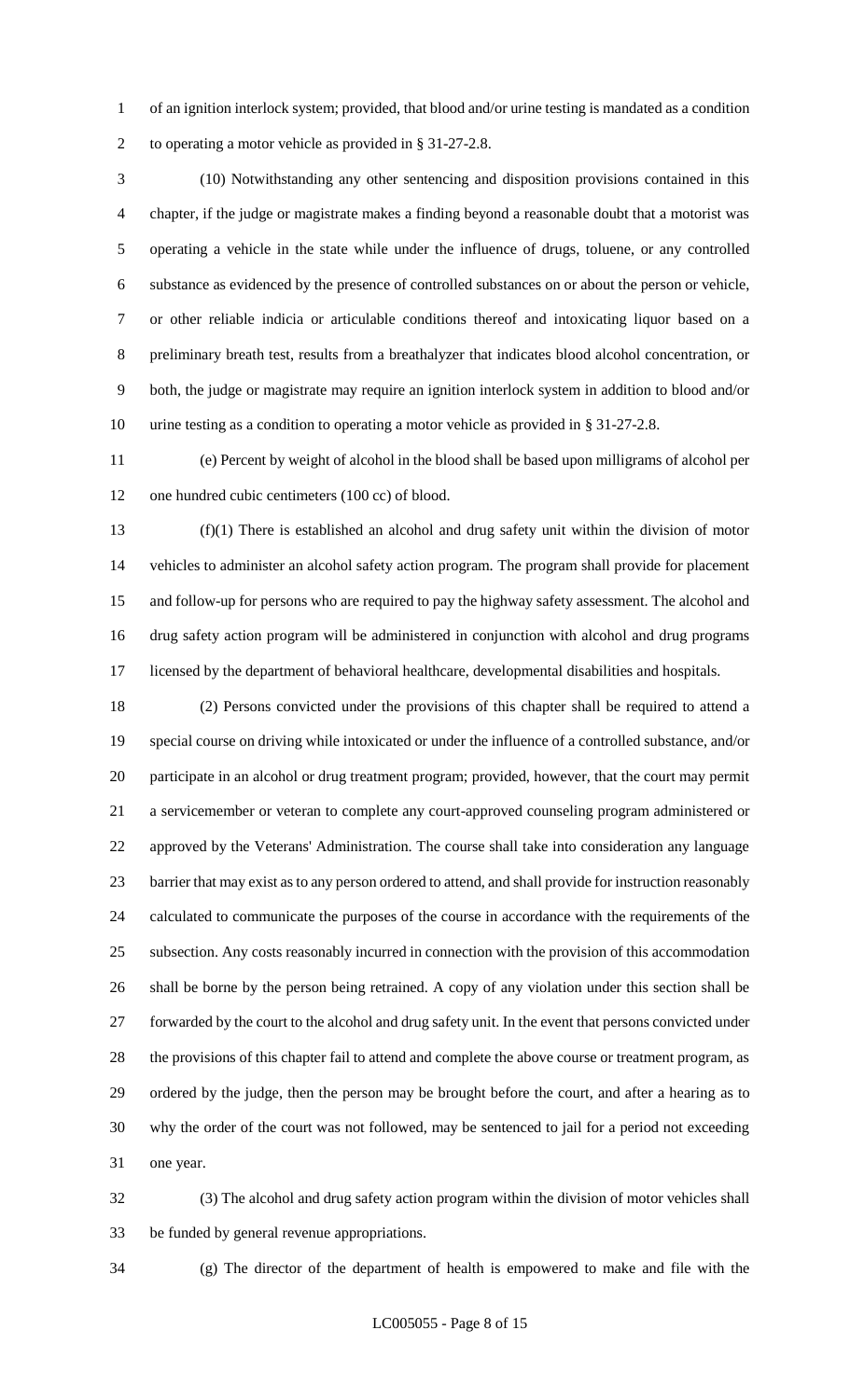secretary of state regulations that prescribe the techniques and methods of chemical analysis of the person's body fluids or breath and the qualifications and certification of individuals authorized to administer this testing and analysis.

 (h) Jurisdiction for misdemeanor violations of this section shall be with the district court for persons eighteen (18) years of age or older and to the family court for persons under the age of eighteen (18) years. The courts shall have full authority to impose any sentence authorized and to order the suspension of any license for violations of this section. Trials in superior court are not required to be scheduled within thirty (30) days of the arraignment date.

 (i) No fines, suspensions, assessments, alcohol or drug treatment programs, course on driving while intoxicated or under the influence of a controlled substance, public community restitution, or jail provided for under this section can be suspended.

 (j) An order to attend a special course on driving while intoxicated, that shall be administered in cooperation with a college or university accredited by the state, shall include a provision to pay a reasonable tuition for the course in an amount not less than twenty-five dollars (\$25.00), and a fee of one hundred seventy-five dollars (\$175), which fee shall be deposited into the general fund.

 (k) For the purposes of this section, any test of a sample of blood, breath, or urine for the presence of alcohol that relies in whole or in part upon the principle of infrared light absorption is considered a chemical test.

 (l) If any provision of this section, or the application of any provision, shall for any reason be judged invalid, such a judgment shall not affect, impair, or invalidate the remainder of the section, but shall be confined in this effect to the provision or application directly involved in the controversy giving rise to the judgment.

 (m) For the purposes of this section, "servicemember" means a person who is presently serving in the armed forces of the United States, including the Coast Guard, a reserve component thereof, or the National Guard. "Veteran" means a person who has served in the armed forces, including the Coast Guard of the United States, a reserve component thereof, or the National Guard, and has been discharged under other than dishonorable conditions.

#### **31-27-2.1. Refusal to submit to chemical test.**

 (a) Any person who operates a motor vehicle within this state shall be deemed to have given his or her consent to chemical tests of his or her breath, blood, and/or urine for the purpose of determining the chemical content of his or her body fluids or breath. No more than two (2) complete tests, one for the presence of intoxicating liquor and one for the presence of toluene or any controlled substance, as defined in § 21-28-1.02, shall be administered at the direction of a law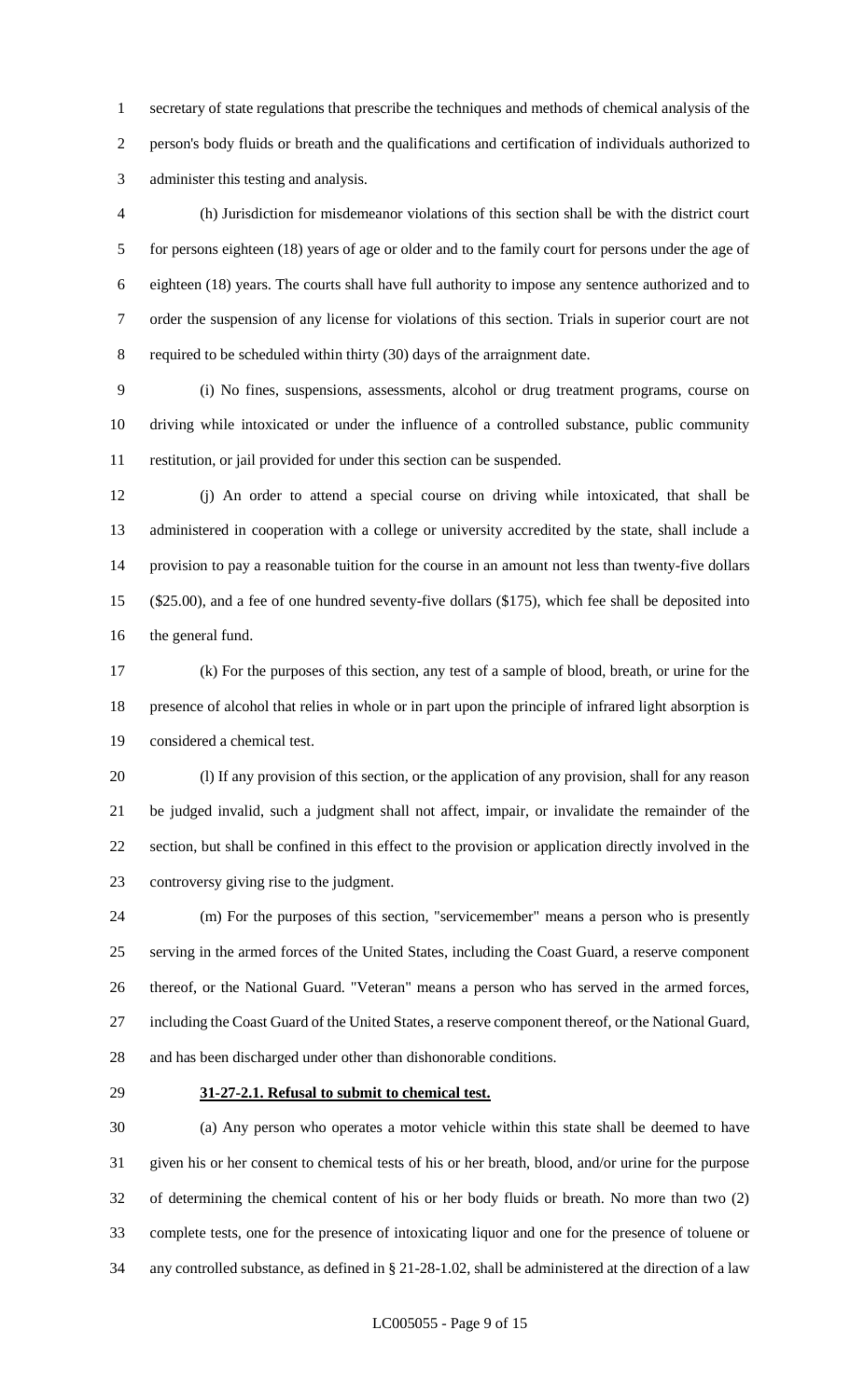enforcement officer having reasonable grounds to believe the person to have been driving a motor vehicle within this state while under the influence of intoxicating liquor, toluene, or any controlled substance, as defined in chapter 28 of title 21, or any combination of these. The director of the department of health is empowered to make and file, with the secretary of state, regulations that prescribe the techniques and methods of chemical analysis of the person's body fluids or breath and the qualifications and certification of individuals authorized to administer the testing and analysis.

 (b) If a person, for religious or medical reasons, cannot be subjected to blood tests, the person may file an affidavit with the division of motor vehicles stating the reasons why he or she cannot be required to take blood tests and a notation to this effect shall be made on his or her license. If that person is asked to submit to chemical tests as provided under this chapter, the person shall only be required to submit to chemical tests of his or her breath or urine. When a person is requested to submit to blood tests, only a physician or registered nurse, or a medical technician certified under regulations promulgated by the director of the department of health, may withdraw blood for the purpose of determining the alcoholic content in it. This limitation shall not apply to the taking of breath or urine specimens. The person tested shall be permitted to have a physician of his or her own choosing, and at his or her own expense, administer chemical tests of his or her breath, blood, and/or urine in addition to the tests administered at the direction of a law enforcement officer. If a person, having been placed under arrest, refuses upon the request of a law enforcement officer to submit to the tests, as provided in § 31-27-2, none shall be given.

 (1) At the initial traffic tribunal appearance, the magistrate shall review the incident, action, and/or arrest reports submitted by the law enforcement officer to determine if there exists reasonable grounds to believe that the person had been driving a motor vehicle while under the influence of intoxicating liquor, toluene, or any controlled substance as defined in chapter 28 of title 21, or any combination thereof. The magistrate shall also determine if the person had been informed of the penalties incurred as a result of failing to submit to a chemical test as provided in this section and that the person had been informed of the implied consent notice contained in subsection (c)(10) of this section. For the purpose of this subsection only, "driving a motor vehicle while under the influence of any controlled substance as defined in chapter 28 of title 21" shall be indicated by the presence or aroma of a controlled substance on or about the person or vehicle of the individual refusing the chemical test or other reliable indicia or articulable conditions that the

person was impaired due to their intake of a controlled substance.

 (2) If the magistrate determines that subsection (b)(1) of this section has been satisfied they shall promptly order that the person's operator's license or privilege to operate a motor vehicle in this state be immediately suspended. Said suspension shall be subject to the hardship provisions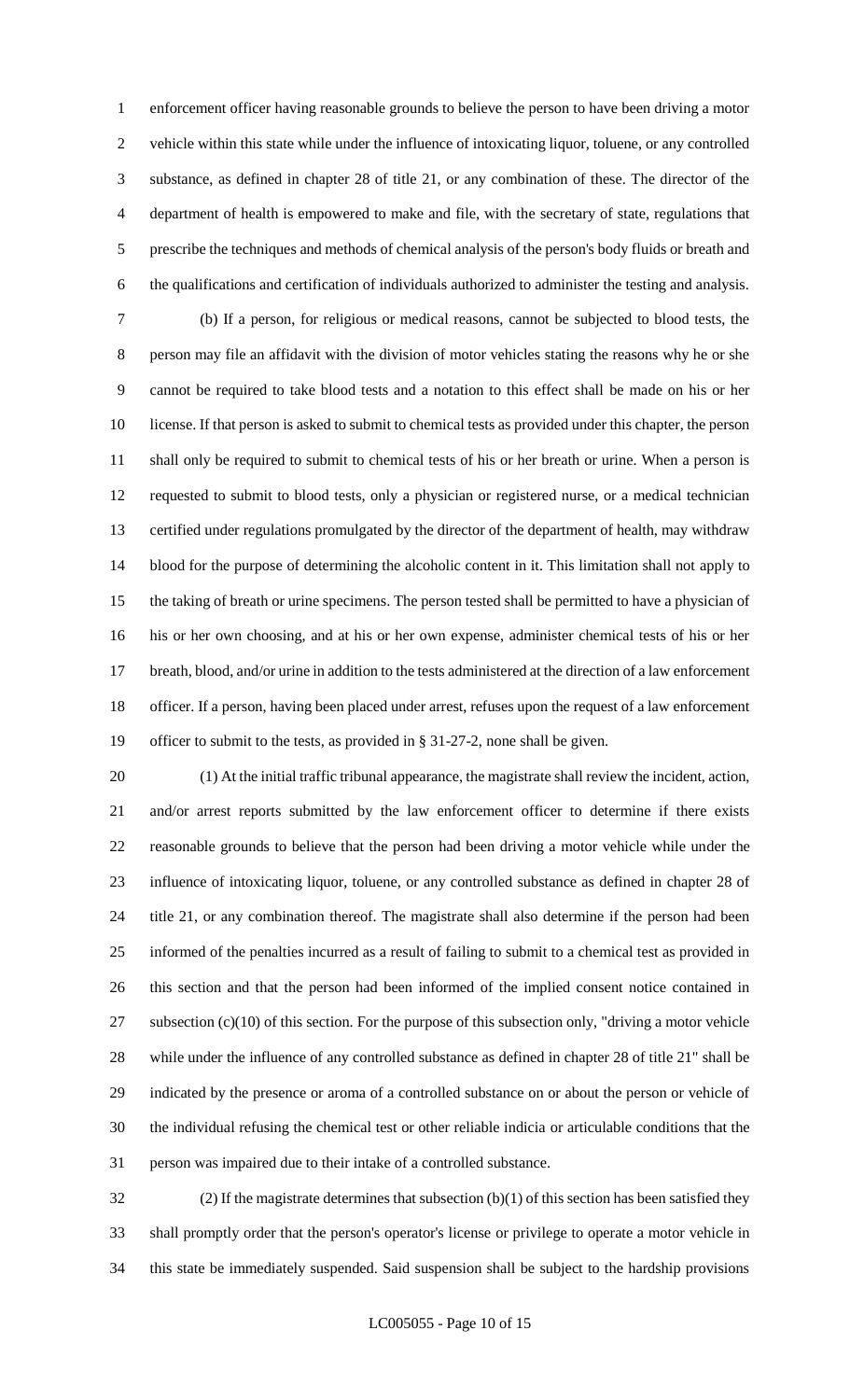enumerated in § 31-27-2.8.

(c) A traffic tribunal judge or magistrate, or a district court judge or magistrate, pursuant

to the terms of subsection (d) of this section, shall order as follows:

 (1) Impose, for the first violation, a fine in the amount of two hundred dollars (\$200) to five hundred dollars (\$500) and shall order the person to perform ten (10) to sixty (60) hours of public community restitution. The person's driving license in this state shall be suspended for a period of six (6) months to one year. The traffic tribunal judge or magistrate shall require attendance at a special course on driving while intoxicated or under the influence of a controlled substance and/or alcohol or drug treatment for the individual. The traffic tribunal judge or magistrate may prohibit that person from operating a motor vehicle that is not equipped with an ignition interlock system and/or blood and urine testing as provided in § 31-27-2.8.

 (2) Every person convicted of a second violation within a five-year (5) period, except with respect to cases of refusal to submit to a blood test, shall be guilty of a misdemeanor; shall be imprisoned for not more than six (6) months; shall pay a fine in the amount of six hundred dollars (\$600) to one thousand dollars (\$1,000); perform sixty (60) to one hundred (100) hours of public community restitution; and the person's driving license in this state shall be suspended for a period of one year to two (2) years. The judge or magistrate shall require alcohol and/or drug treatment for the individual. The sentencing judge or magistrate shall prohibit that person from operating a motor vehicle that is not equipped with an ignition interlock system and/or blood and urine testing as provided in § 31-27-2.8.

21 (3) Every person convicted for a third or subsequent violation within a  $\frac{f^2}{f^2}$  ten- year (10) period, except with respect to cases of refusal to submit to a blood test, shall be guilty of a misdemeanor; and shall be imprisoned for not more than one year; fined eight hundred dollars (\$800) to one thousand dollars (\$1,000); shall perform not less than one hundred (100) hours of public community restitution; and the person's operator's license in this state shall be suspended for a period of two (2) years to five (5) years. The sentencing judge or magistrate shall prohibit that person from operating a motor vehicle that is not equipped with an ignition interlock system and/or blood and urine testing as provided in § 31-27-2.8. The judge or magistrate shall require alcohol or drug treatment for the individual. Provided, that prior to the reinstatement of a license to a person charged with a third or subsequent violation within a three-year (3) period, a hearing shall be held before a judge or magistrate. At the hearing, the judge or magistrate shall review the person's driving record, his or her employment history, family background, and any other pertinent factors that would indicate that the person has demonstrated behavior that warrants the reinstatement of his or her license.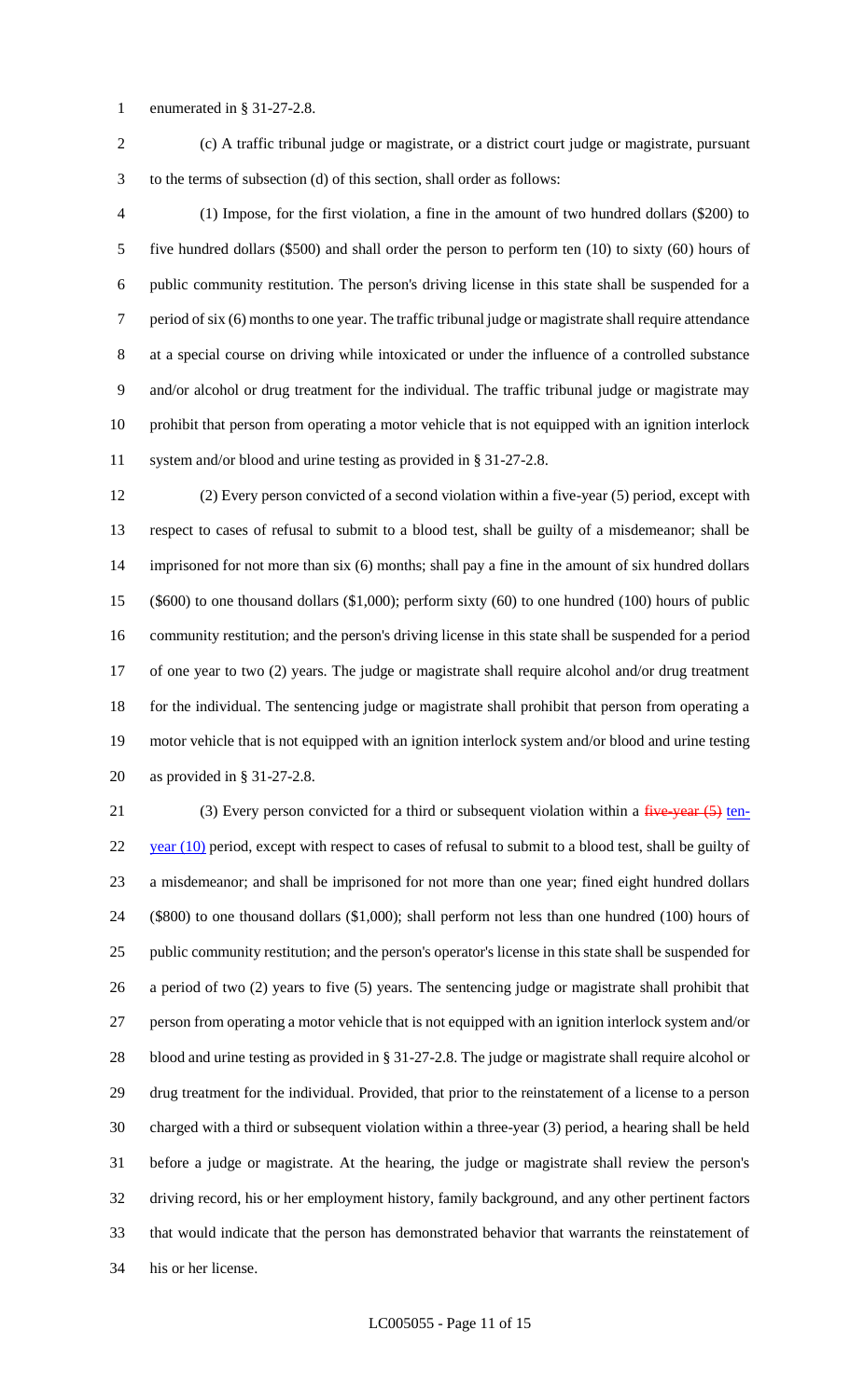(4) For a second violation within a five-year (5) period with respect to a case of a refusal to submit to a blood test, a fine in the amount of six hundred dollars (\$600) to one thousand dollars (\$1,000); the person shall perform sixty (60) to one hundred (100) hours of public community restitution; and the person's driving license in this state shall be suspended for a period of two (2) years. The judicial officer shall require alcohol and/or drug treatment for the individual. The sentencing judicial officer shall prohibit that person from operating a motor vehicle that is not equipped with an ignition interlock system as provided in § 31-27-2.8. Such a violation with respect to refusal to submit to a chemical blood test shall be a civil offense.

 (5) For a third or subsequent violation within a five-year (5) period with respect to a case of a refusal to submit to a blood test, a fine in the amount of eight hundred dollars (\$800) to one thousand dollars (\$1,000); the person shall perform not less than one hundred (100) hours of public community restitution; and the person's driving license in this state shall be suspended for a period of two (2) to five (5) years. The sentencing judicial officer shall prohibit that person from operating a motor vehicle that is not equipped with an ignition interlock system as provided in § 31-27-2.8. The judicial officer shall require alcohol and/or drug treatment for the individual. Such a violation with respect to refusal to submit to a chemical test of blood shall be a civil offense. Provided, that 17 prior to the reinstatement of a license to a person charged with a third or subsequent violation within a three-year (3) period, a hearing shall be held before a judicial officer. At the hearing, the judicial officer shall review the person's driving record, his or her employment history, family background, and any other pertinent factors that would indicate that the person has demonstrated behavior that warrants the reinstatement of their license.

 (6) For purposes of determining the period of license suspension, a prior violation shall constitute any charge brought and sustained under the provisions of this section or § 31-27-2.

 (7) In addition to any other fines, a highway safety assessment of five hundred dollars (\$500) shall be paid by any person found in violation of this section, the assessment to be deposited into the general fund. The assessment provided for by this subsection shall be collected from a violator before any other fines authorized by this section.

 (8) In addition to any other fines and highway safety assessments, a two-hundred-dollar (\$200) assessment shall be paid by any person found in violation of this section to support the department of health's chemical testing programs outlined in §§ 31-27-2(f) and 31-27-2(g), that shall be deposited as general revenues, not restricted receipts.

 (9) No fines, suspensions, assessments, alcohol or drug treatment programs, course on driving while intoxicated or under the influence of a controlled substance, or public community restitution provided for under this section can be suspended.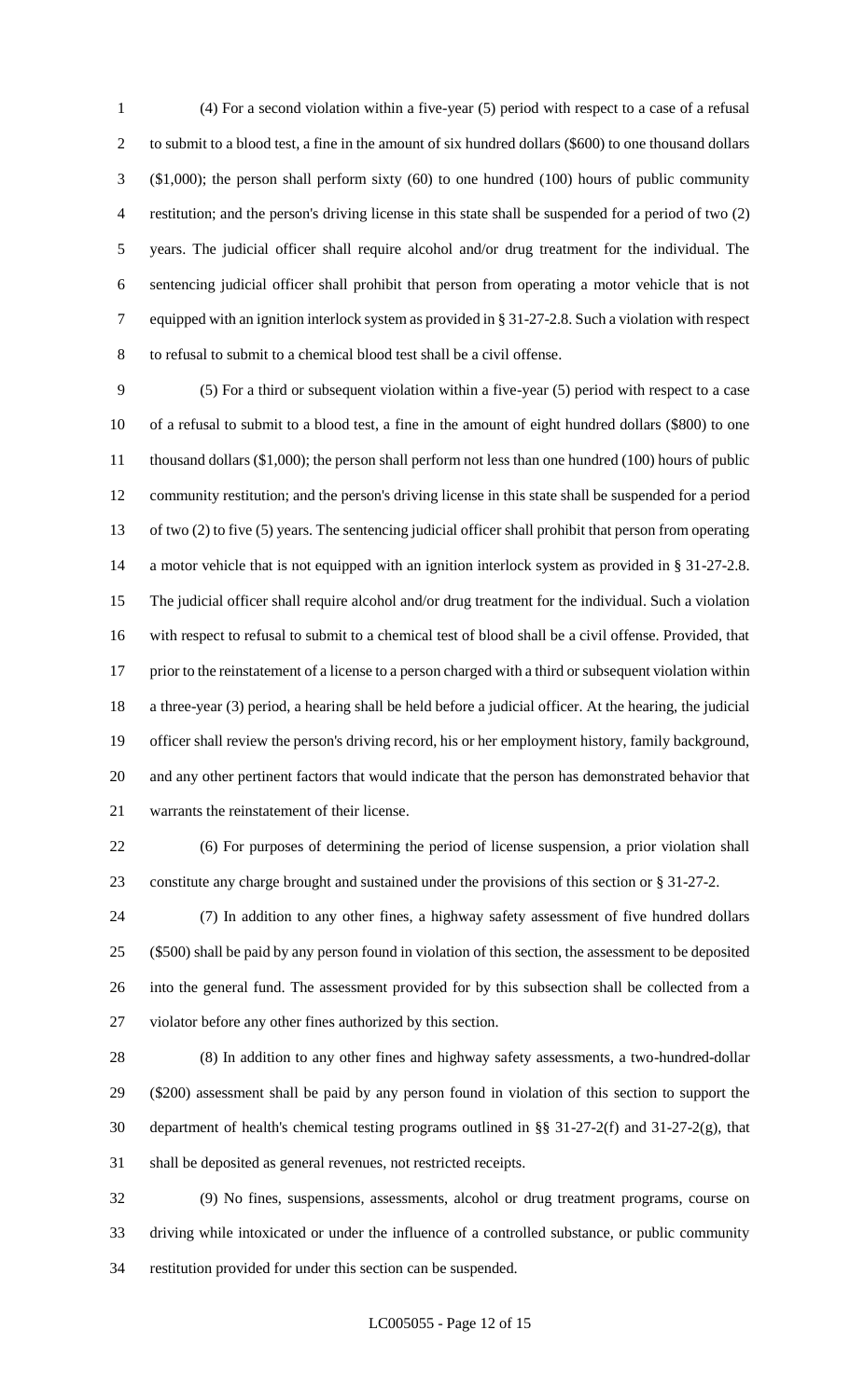(10) Implied consent notice for persons eighteen (18) years of age or older: "Rhode Island law requires you to submit to a chemical test of your blood, breath, or urine for the purpose of determining the chemical content of your body fluids or breath. If you refuse this testing, certain penalties can be imposed and include the following: for a first offense, your Rhode Island driver's license or privilege to operate a motor vehicle in this state can be suspended for six (6) months to one year or modified to permit operation in connection with an ignition interlock device for a period specified by law; a fine from two hundred dollars (\$200) to five hundred dollars (\$500) can be imposed; and you can be ordered to perform ten (10) to sixty (60) hours of community service and attend a special course on driving while intoxicated or under the influence of a controlled substance and/or alcohol or drug treatment. If you have had one or more previous offenses within the past five (5) years, your refusal to submit to a chemical test of breath or urine at this time can have criminal penalties, including incarceration up to six (6) months for a second offense and up to one year for a third or subsequent offense, and can carry increased license suspension or ignition interlock period, fines, and community service. All violators shall pay a five hundred dollar (\$500) highway safety assessment fee, a two hundred dollar (\$200) department of health chemical testing programs assessment fee, and a license reinstatement fee. Refusal to submit to a chemical test of blood shall not subject you to criminal penalties for the refusal itself, but if you have one or more previous offenses other civil penalties may increase. You have the right to be examined at your own expense by a physician selected by you. If you submit to a chemical test at this time, you have the right to have an additional chemical test performed at your own expense. You will be afforded a reasonable opportunity to exercise these rights. Access to a telephone will be made available for you to make those arrangements. You may now use a telephone."

 Use of this implied consent notice shall serve as evidence that a person's consent to a chemical test is valid in a prosecution involving driving under the influence of liquor, controlled substances, and/or drugs.

 (d) Upon suspending or refusing to issue a license or permit as provided in subsection (a), the traffic tribunal or district court shall immediately notify the person involved in writing, and upon his or her request, within fifteen (15) days, afford the person an opportunity for a hearing as early as practical upon receipt of a request in writing. Upon a hearing, the judge may administer oaths and may issue subpoenas for the attendance of witnesses and the production of relevant books and papers. If the judge finds after the hearing that:

 (1) The law enforcement officer making the sworn report had reasonable grounds to believe that the arrested person had been driving a motor vehicle within this state while under the influence of intoxicating liquor, toluene, or any controlled substance, as defined in chapter 28 of title 21, or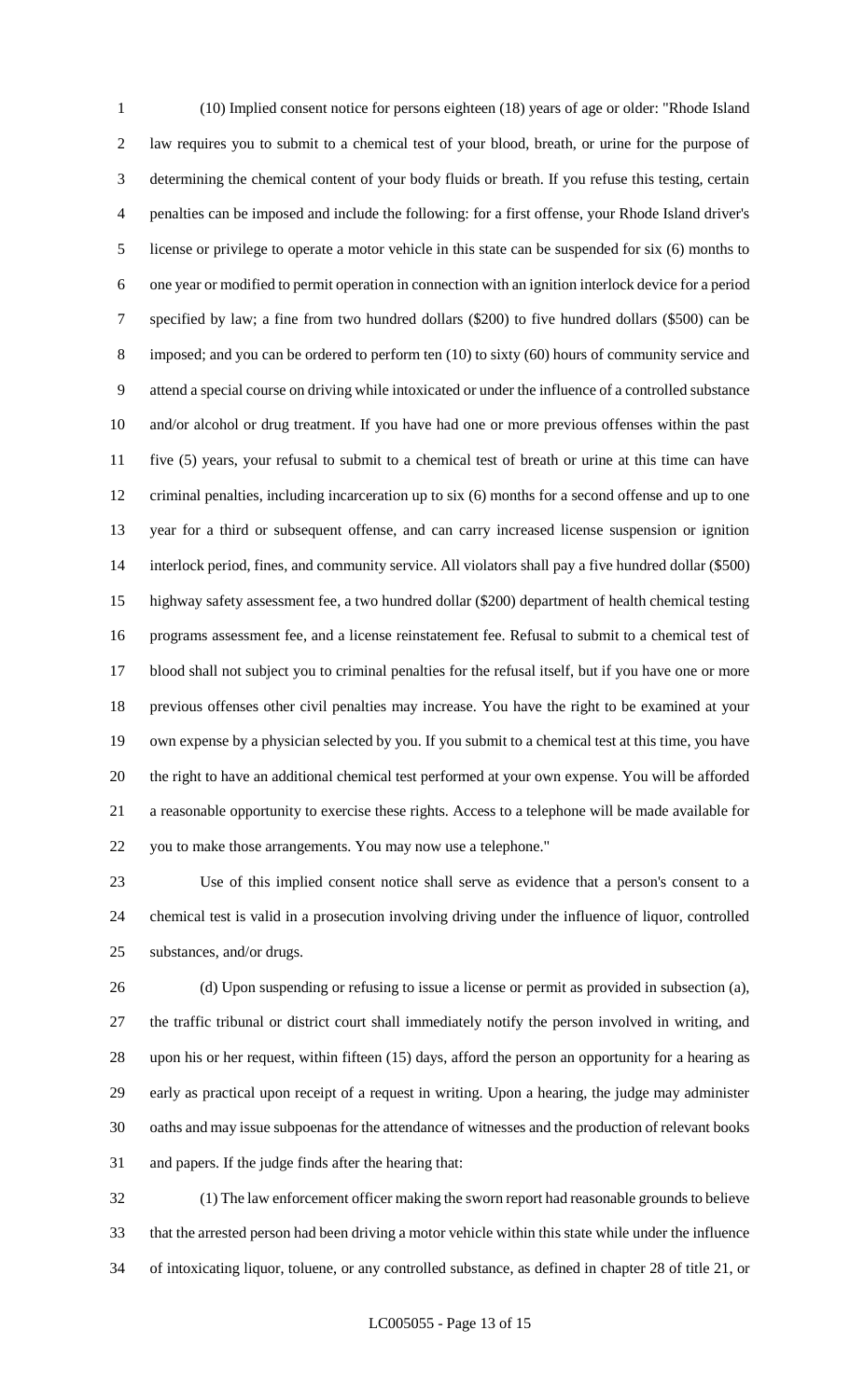- any combination of these;
- (2) The person, while under arrest, refused to submit to the tests upon the request of a law enforcement officer;
- (3) The person had been informed of his or her rights in accordance with § 31-27-3; and (4) The person had been informed of the penalties incurred as a result of noncompliance with this section, the judge shall sustain the violation. The judge shall then impose the penalties set forth in subsection (c) of this section. Action by the judge must be taken within seven (7) days after the hearing or it shall be presumed that the judge has refused to issue his or her order of suspension. (e) For the purposes of this section, any test of a sample of blood, breath, or urine for the presence of alcohol that relies, in whole or in part, upon the principle of infrared light absorption is considered a chemical test. (f) If any provision of this section, or the application of any provision, shall, for any reason, be judged invalid, the judgment shall not affect, impair, or invalidate the remainder of the section, but shall be confined in this effect to the provisions or application directly involved in the
- controversy giving rise to the judgment.
- SECTION 2. This act shall take effect upon passage and shall apply to all convictions imposed before or after the effective date.

======== LC005055 ========